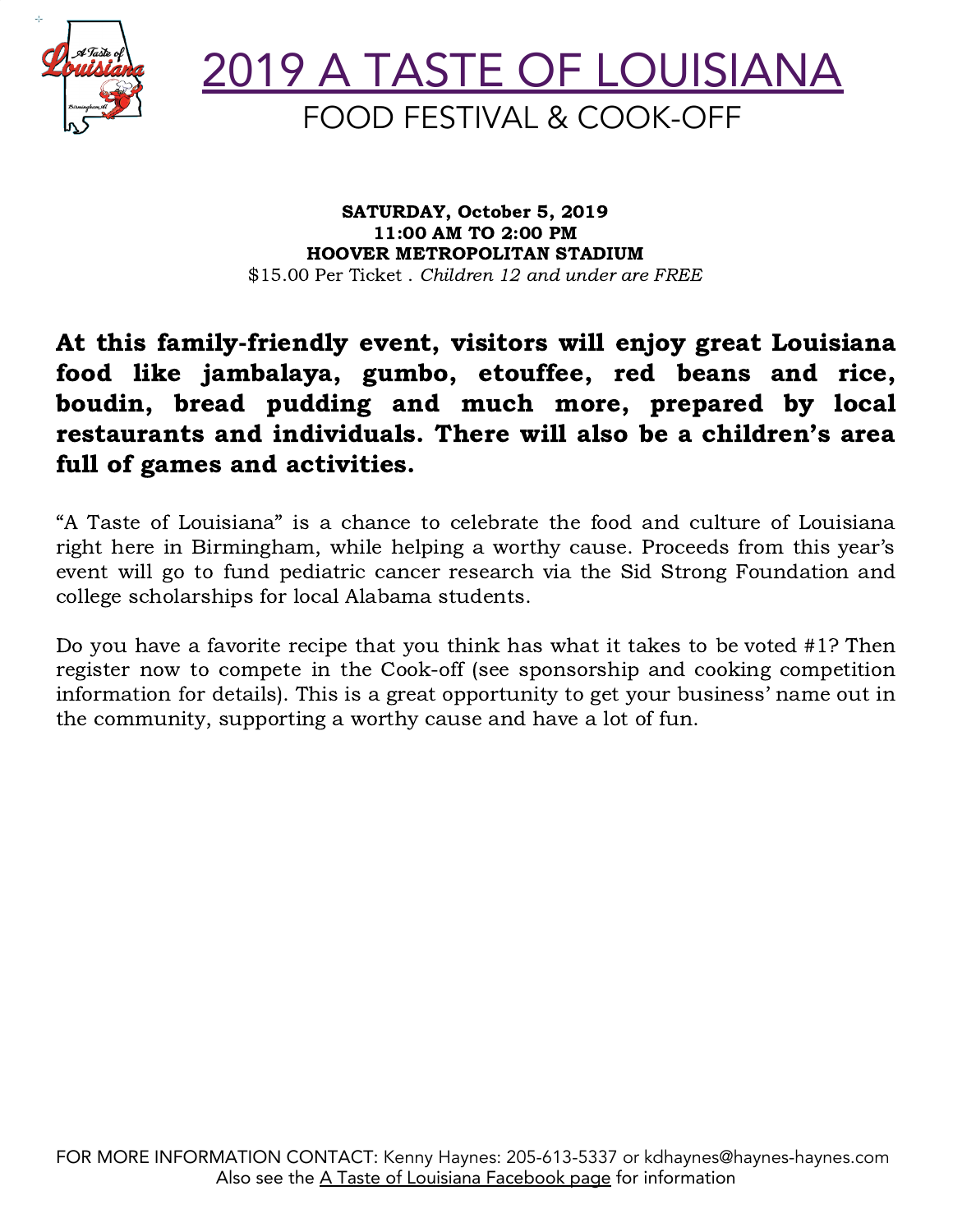

2019 A TASTE OF LOUISIANA FOOD FESTIVAL & COOK-OFF

## October 5, 2019, 11 AM – 2 PM HOOVER METROPOLITAN STADIUM, HOOVER, AL

## COOK-OFF REGISTRATION FORM

DEADLINE IS September 24, 2019

Serve your favorite Louisiana food and compete for the title. A 10x10 space, one 8' table, a sign with your team name, and up to five wristbands will be provided. You may bring your own 10x10 tent or a tent can be provided for an additional \$100 if requested by September 13th. Read Guidelines & Rules for more information.

#### Will you be providing your own tent? Yes/No

| Circle One: AMATEUR- \$100 PROFESSIONAL- \$250 STUDENT- \$50 |  |                      |
|--------------------------------------------------------------|--|----------------------|
|                                                              |  |                      |
|                                                              |  |                      |
| Email: Email:                                                |  |                      |
|                                                              |  |                      |
|                                                              |  |                      |
|                                                              |  |                      |
|                                                              |  |                      |
|                                                              |  |                      |
|                                                              |  |                      |
|                                                              |  |                      |
|                                                              |  |                      |
|                                                              |  |                      |
| METHOD OF PAYMENT: Credit Card/ Check                        |  |                      |
| <b>Credit Card:</b> (Circle One) Visa MC AmEx Discover       |  |                      |
|                                                              |  |                      |
|                                                              |  |                      |
| Exp. MO. ____ YR. ____ 3-Digit Security Code _______         |  |                      |
| Billing Zip Code                                             |  |                      |
|                                                              |  |                      |
| Make check payable to: Lagniappe Foundation                  |  |                      |
| Enclosed is my payment for $\frac{1}{2}$                     |  |                      |
| Mail completed registration forms to:                        |  | Kenny Haynes         |
|                                                              |  | Lagniappe Foundation |

FOR MORE INFORMATION CONTACT: Kenny Haynes: 205-613-5337 or kdhaynes@haynes-haynes.com Also see the A Taste of Louisiana [Facebook](https://www.facebook.com/A-Taste-of-Louisiana-Food-Festival-Cook-Off-1570756872991394/) page for information

1600 Woodmere Drive Birmingham, AL 35226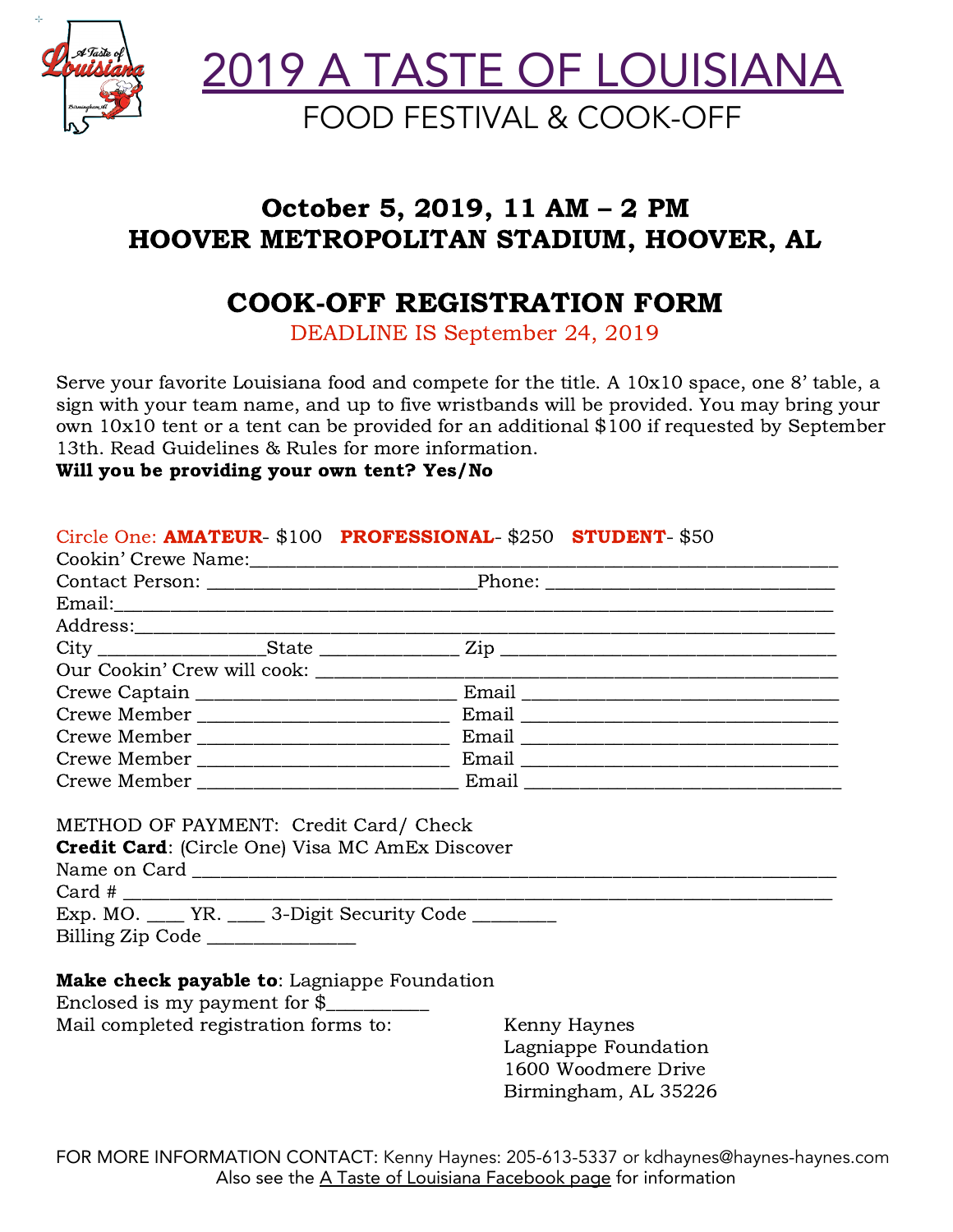

# 2019 A TASTE OF LOUISIANA FOOD FESTIVAL & COOK-OFF

I, \_\_\_\_\_\_\_\_\_\_\_\_\_\_\_\_\_\_\_\_\_\_\_\_\_\_\_\_\_\_\_\_\_\_\_\_\_\_\_\_\_\_ , have read and understand the rules of the A Taste of Louisiana Food Cook-Off and my Cookin' Crew will abide by the rules provided on the A Taste of Louisiana Cook-Off Rules page.

Signature the contract of the contract of  $\Gamma$  Date  $\Gamma$ 

Thank you for participating in the 2019 A Taste of Louisiana Festival & Cook-Off. Proceeds from this fun and tasty event will benefit the Lagniappe Foundation, funding Pediatric Cancer Research via the Sid Strong Foundation and Scholarships for local students. It is open to professional and amateur "Cookin' Crewes." Following are the basic rules and guidelines.

### GUIDELINES:

Check-in: Festival grounds open at 8:00 AM Saturday morning for all sponsors and delivery trucks. Due to limited space, no campers/trailers are allowed in cooking area. All vehicles may unload and then be moved to the designated parking area by 10:00 AM. ATOL committee members will be present to help sponsors get to their booth locations.

Decorations: Contestants are encouraged to decorate extensively and have lots of fun with the public. You may use any kind of family friendly Cajun, Mardi Gras or Louisiana themed decorations.

Food: Food will be served to the public from 11:00 AM to 2:00 PM or until you run out.

\* Food service gloves MUST be worn when handling and serving food

\* Food must be kept at a safe temperature (140 degrees or more for hot food and 39 degrees or less for cold food)

- \* Contestant must prepare/cook in a sanitary manner
- \* Contestants MUST provide all food
- \* Cooking conditions subject to inspection by ATOL chairpersons and/or Health Department
- \* No pets allowed in food prep/cooking areas
- \* Please display a list of ingredients at your booth

Cooking Location: Contestants are encouraged, but not required to prepare food on site. However, food must be prepared by the entering sponsor.

Booth: Booth size is 10' x 10'. Promotional items may be handed out to festival goers. You are welcome to display any signs, banners, or ads within your space for your Team/Company. Contestants must bring their own equipment including chairs, tents, butane cookers, fire extinguishers, etc. Due to circuit limitations, do not anticipate that electricity will be available for contestants. Water will be available.

FOR MORE INFORMATION CONTACT: Kenny Haynes: 205-613-5337 or kdhaynes@haynes-haynes.com Also see the A Taste of Louisiana [Facebook](https://www.facebook.com/A-Taste-of-Louisiana-Food-Festival-Cook-Off-1570756872991394/) page for information